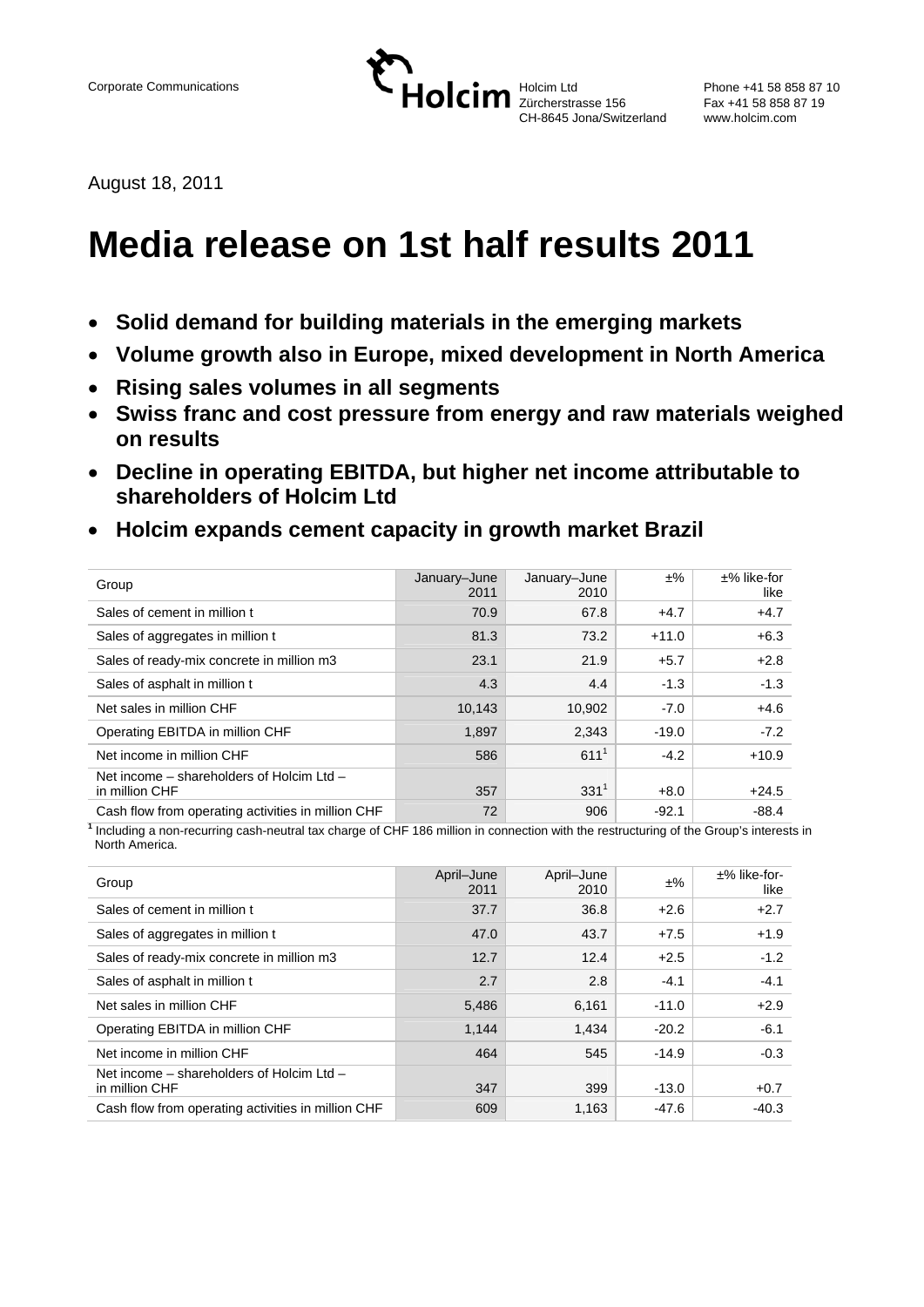In the first half of 2011, demand for building materials followed a positive development in many markets in the emerging countries, with Asia and Latin America in particular continuing to grow. The mature markets continued to present a mixed overall picture. While demand increased in Europe, there was as yet no overall sign of any substantial progress in the North American construction sector.

Nevertheless, Holcim recorded higher volumes across all segments, and in many markets succeeded in adjusting selling prices. However, it was not yet possible to compensate for the surge in the costs of energy, raw materials and transportation, leading to a margin squeeze especially in the cement segment. Other factors were higher fixed costs and the strong Swiss franc which also had a negative impact on the consolidated financial statements.

Therefore, operating EBITDA decreased in all Group regions, particularly strongly in North America and Europe. Factoring out the negative exchange rate movements, operating EBITDA in Latin America, Asia Pacific and Africa Middle East was down slightly compared to the previous year.

Considering the dynamic market development in Brazil, Holcim has decided to build a second kiln line at the Barroso plant, north of Rio de Janeiro in the state of Minas Gerais, which will be commissioned in 2014. With the new installation, the cement capacity of Holcim Brazil will increase by 2.6 million tonnes from 5.3 million tonnes per year to 7.9 million tonnes. In addition, the rail terminal in Barbacena will be optimized. Total investment is expected to be around BRL 1.45 billion (CHF 720 million). With this major expansion, Holcim Brazil will fully participate in the forecasted growth of building materials demand.

## *(Details on Group regions after the outlook)*

#### **Sales development and financial results**

Sales volumes increased in all segments compared with first half of 2010. Consolidated cement deliveries increased by 4.7 percent to 70.9 million tonnes. Shipments of aggregates increased by 11 percent to 81.3 million tonnes, and the volume of ready-mix concrete sold rose by 5.7 percent to 23.1 million cubic meters. Group region Europe achieved the biggest gain in the cement segment, for aggregates it was Latin America, and for ready-mix concrete North America.

However, the volume growth is not reflected in the statement of income. Due to currency effects, consolidated net sales decreased by 7 percent to CHF 10.1 billion and operating EBITDA declined by 19 percent to CHF 1.9 billion. The Group companies in Romania, Russia, Argentina, Thailand, Singapore and Indonesia in particular positively influenced the result. An appreciable number of other Group companies improved their results in local currency terms, but these successes were cancelled out in the consolidated financial statements by the strength of the Swiss franc. Rising costs on energy, raw materials and transportation primarily impacted the performance of the two Group companies in India. The operating EBITDA margin reached 18.7 percent (first half of 2010: 21.5). Internal operating EBITDA development was –7.2 percent. Cash flow from operating activities came to CHF 72 million due to the seasonal increase in net working capital, the lower operating EBITDA and one-off tax refunds in the previous year.

Net income declined 4.2 percent to CHF 586 million. The share attributable to shareholders of Holcim Ltd increased by 8 percent to CHF 357 million. This is explained mainly by the relatively high minority equity holdings in the large Group companies in India.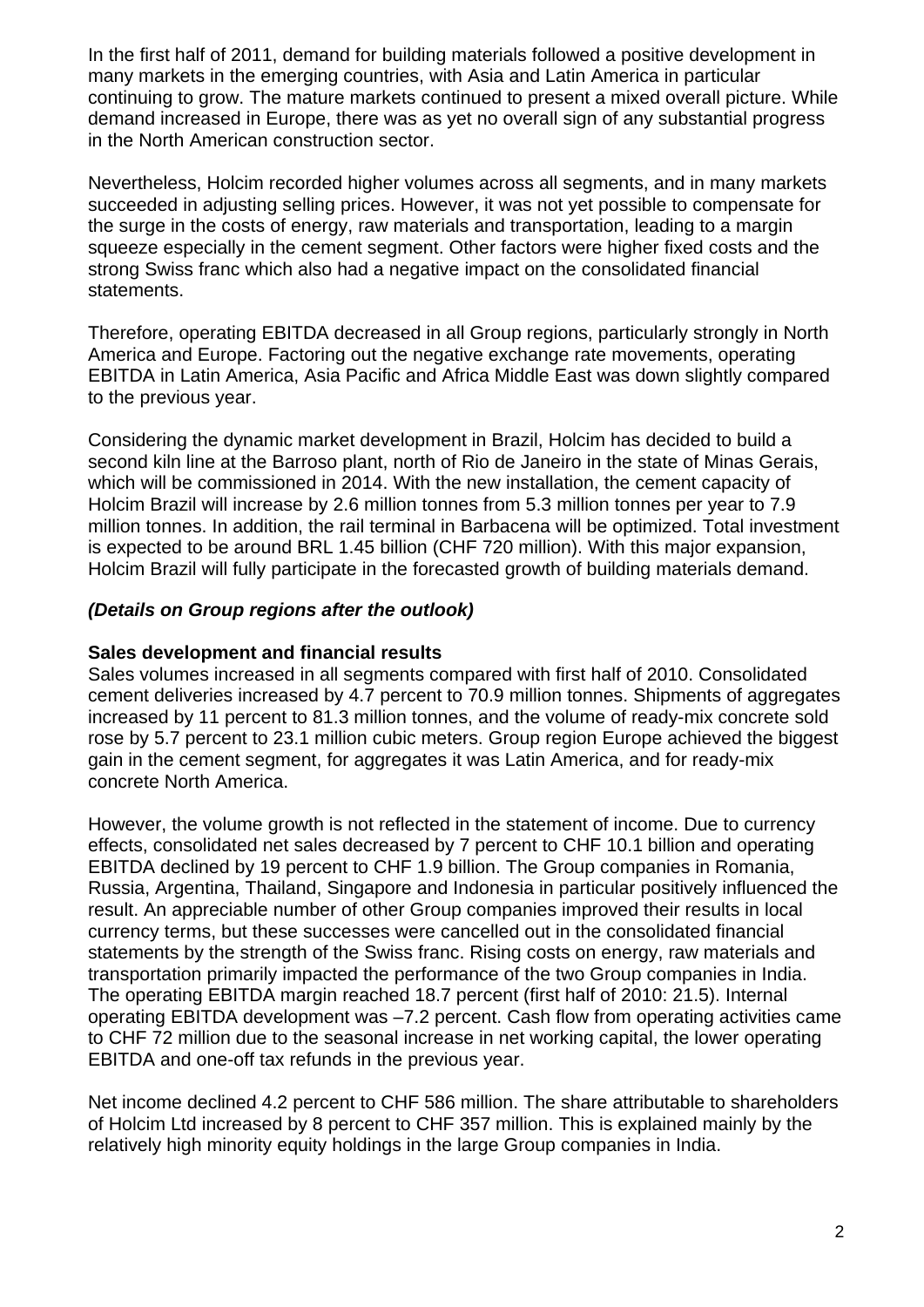In the past twelve months, net financial debt decreased by 13.3 percent from CHF 14.1 billion to CHF 12.2 billion largely due to the depreciation of various currencies against the Swiss franc.

## **Outlook**

As a leading supplier for the construction industry, Holcim depends heavily on developments in economic activity, which are currently not easy to read. In Europe, a rise in demand for construction materials is expected in many places. By contrast, there is not yet a sign of an upturn in the construction sector in North America. Most emerging markets in Latin America and Asia are expected to remain on a positive track for growth, while no change is anticipated in business conditions in Group region Africa Middle East. The global rise in energy, raw material and transportation costs as well as the related margin squeeze call for further price adjustments. This and continous and consistent cost management are focal points at all levels of the Group. For the current financial year, Holcim expects a likefor-like operating EBITDA that will be close to last year's level.

The Board of Directors and the Executive Committee are confident that the Group will be successful in securing its share of future growth in the emerging countries due to the consistently expanded presence in these markets. In Europe and North America, Holcim's lean cost structures will enable it to benefit more than average from economic recovery.

## *Detailed information on Group regions:*

## **Rising sales of construction materials in Europe**

Almost all the European Group countries saw increases in demand for building materials. However, market conditions remained difficult in the UK, Spain, Italy and in some markets of Eastern Europe. Public sector investment activity was subdued, and the tough competitive environment put pressure on prices.

| Europe                                                | January-<br>June<br>2011 | January-<br>June<br>2010 | ±%      | $±%$ like-for-like |
|-------------------------------------------------------|--------------------------|--------------------------|---------|--------------------|
| Sales of cement in million t                          | 12.8                     | 12.0                     | $+6.5$  | $+6.5$             |
| Sales of aggregates in million t                      | 41.3                     | 37.5                     | $+9.9$  | $+4.9$             |
| Sales of ready-mix concrete in million m <sup>3</sup> | 8.0                      | 7.8                      | $+2.5$  | $+1.9$             |
| Sales of asphalt in million t                         | 2.8                      | 2.9                      | $-3.5$  | $-3.5$             |
| Net sales in million CHF                              | 3,086                    | 3,304                    | $-6.6$  | $+3.5$             |
| Operating EBITDA in million CHF                       | 378                      | 500                      | $-24.4$ | $-17.2$            |

| Europe                                                | April-June<br>2011 | April-June<br>2010 | $±\%$   | $±%$ like-for-like |
|-------------------------------------------------------|--------------------|--------------------|---------|--------------------|
| Sales of cement in million t                          | 7.7                | 7.7                | $-1.0$  | $-1.0$             |
| Sales of aggregates in million t                      | 23.0               | 21.8               | $+5.0$  | $-0.9$             |
| Sales of ready-mix concrete in million m <sup>3</sup> | 4.4                | 4.7                | $-6.3$  | $-6.6$             |
| Sales of asphalt in million t                         | 1.3                | 1.5                | $-10.7$ | $-10.7$            |
| Net sales in million CHF                              | 1.722              | 1,970              | $-12.6$ | $-2.6$             |
| Operating EBITDA in million CHF                       | 303                | 363                | $-16.5$ | $-7.9$             |

Due to deliveries to important construction sites in London, Aggregate Industries UK in effect maintained its sales of ready-mix concrete at the previous year's level. Sales of aggregates decreased despite exports to continental Europe. Asphalt deliveries also declined as a result of cost-cutting measures in the road building sector.

Holcim France and Holcim Belgium Netherlands significantly increased their sales in all segments. However, in Belgium and Eastern France, Holcim fought hard for every order,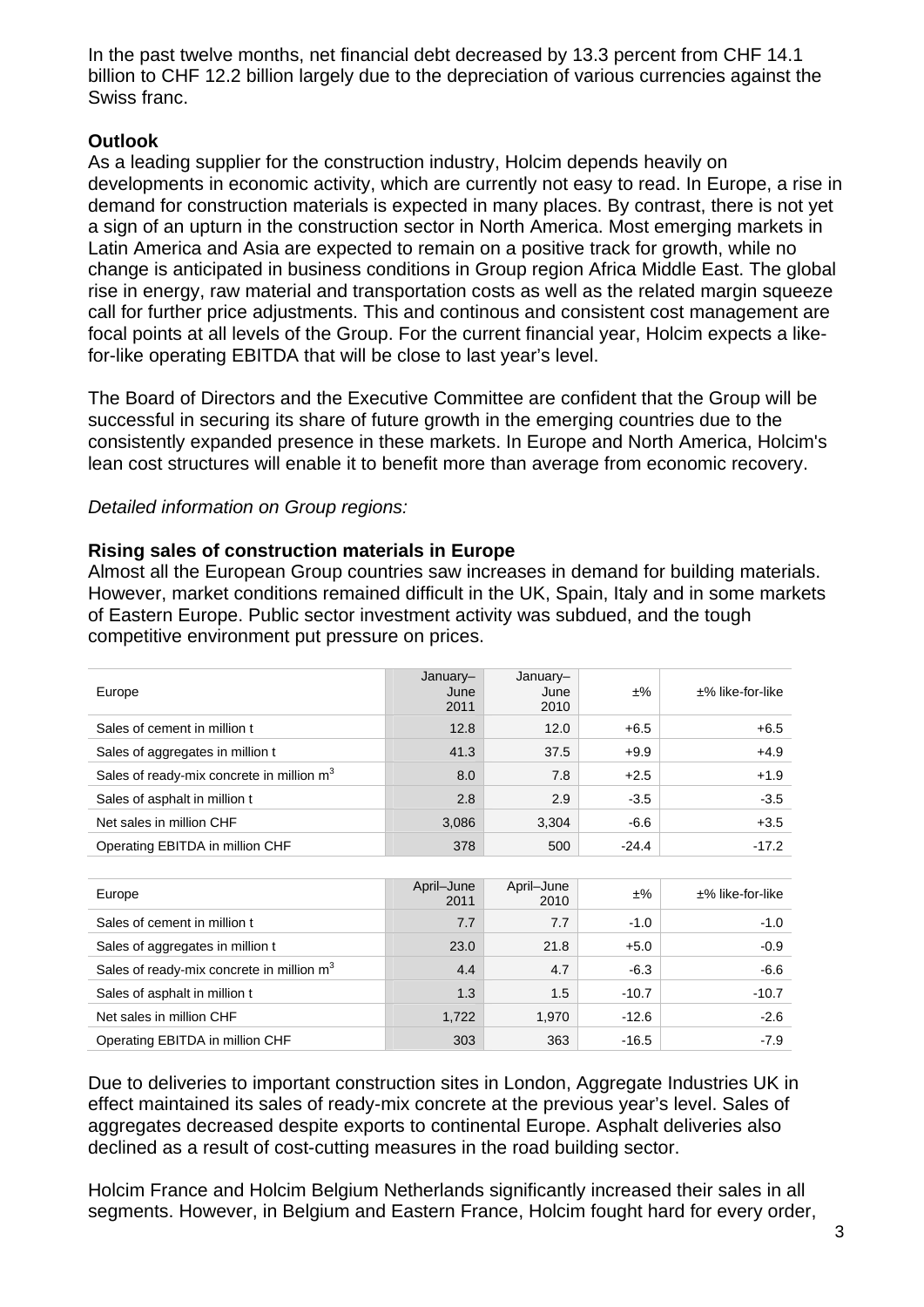particularly in the ready-mix concrete business. The gravel pits and ready-mix concrete plants acquired in Alsace and near Basel have been included in the scope of consolidation of Holcim France and Holcim Switzerland since January this year. As communicated in May, it is intended to close the Holcim France Benelux headquarters in La Hulpe near Brussels, making a key contribution to cost management.

At Holcim Germany, volumes increased strongly across all segments mainly due to the mild winter and a favorable economic environment. In the major conurbations, competition among suppliers of building materials remained intense. Thanks to strong demand in the Stuttgart region and higher exports to Switzerland, Holcim Southern Germany substantially increased sales in all segments. In Switzerland, the construction sector remained robust and plants were running at full capacity.

Owing to the difficult situation in the Italian construction materials markets, cement sales of Holcim Italy remained at the same levels as the previous year. An aggregates pit has been mothballed. The ready-mix concrete plants in Turin were incorporated into a joint venture. In Spain, construction activity continued to weaken, and Holcim Spain saw a marked decline in ready-mix concrete and cement volumes, but sold slightly more aggregates.

In Southeastern Europe, a number of infrastructure projects had a positive impact on demand for building materials. Almost all Group companies were able to maintain or slightly increase their dispatch of cement and aggregates despite pressure on prices. Holcim Romania sold more special binders for road building projects. The Group company in the Czech Republic benefited from major deliveries of aggregates for the construction of a tunnel in Prague. Holcim Serbia supplied ready-mix concrete for a new oil refinery, among other projects. At Holcim Slovakia's Rohožník plant, a heat recovery system is being installed which will generate power to cover part of the facilities' electricity requirements from 2013 onward.

Due to a rise in private sector construction activity, Holcim Russia significantly increased its sales of cement. In July, the new Shurovo cement plant, with an annual capacity of 2.1 million tonnes, was officially inaugurated. Commissioning work is still ongoing and is expected to be completed in the fourth quarter. In Azerbaijan, increased imports led to a slight decrease in cement deliveries. At the Garadagh plant, the new kiln line is expected to come on stream before the end of the year.

In the first half of 2011, consolidated cement sales in Europe increased by 6.5 percent to 12.8 million tonnes. Deliveries of aggregates grew by 9.9 percent to 41.3 million tonnes, and ready-mix concrete sales rose by 2.5 percent to 8 million cubic meters.

Despite the good volume development, operating EBITDA decreased by 24.4 percent to CHF 378 million. This was mainly due to the strength of the Swiss franc, higher costs and largely absent sales of  $CO<sub>2</sub>$  emission certificates in the first half year – CHF 1 million compared to CHF 65 million in the previous year period. Also on a like-for-like basis, operating EBITDA decreased. Most Group companies were not yet able to offset the rise in costs sufficiently with price increases. In Switzerland, the Czech Republic, Romania and Russia, Holcim achieved better results. At –17.2 percent, the internal operating EBITDA development remained negative, but Group region Europe performed significantly better in the second quarter of 2011 than in the first quarter.

#### **Moderate growth in North America**

The US economy continued to grow, although not equally strongly in all sectors and market regions. In Canada, the economy remained quite stable, but demand for building materials decreased slightly.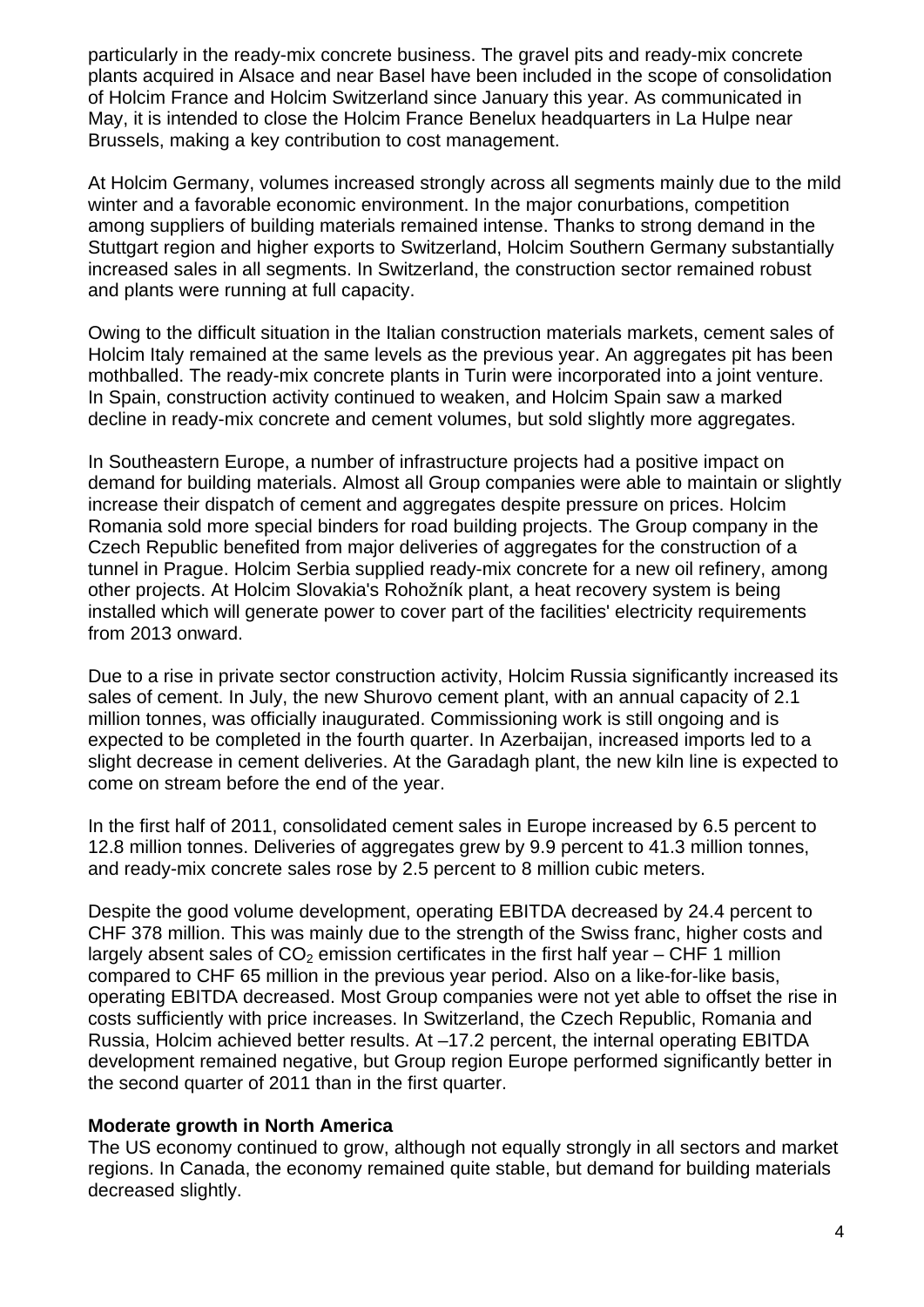| North America                                         | January-<br>June<br>2011 | January-<br>June<br>2010 | $±\%$   | $±%$ like-for-like |
|-------------------------------------------------------|--------------------------|--------------------------|---------|--------------------|
| Sales of cement in million t                          | 5.0                      | 5.0                      | $-0.4$  | $-0.4$             |
| Sales of aggregates in million t                      | 17.5                     | 15.5                     | $+12.9$ | $+2.6$             |
| Sales of ready-mix concrete in million m <sup>3</sup> | 2.9                      | 2.5                      | $+16.8$ | $-7.2$             |
| Sales of asphalt in million t                         | 1.5                      | 1.5                      | $+2.4$  | $+2.4$             |
| Net sales in million CHF                              | 1,189                    | 1,405                    | $-15.3$ | $-5.5$             |
| Operating EBITDA in million CHF                       | 92                       | 140                      | $-34.3$ | $-25.1$            |
|                                                       |                          |                          |         |                    |
|                                                       |                          |                          |         |                    |
| North America                                         | April-June<br>2011       | April-June<br>2010       | ±%      | $±%$ like-for-like |
| Sales of cement in million t                          | 3.2                      | 3.3                      | $-2.5$  | $-2.5$             |
| Sales of aggregates in million t                      | 12.1                     | 11.1                     | $+9.2$  | $-1.1$             |
| Sales of ready-mix concrete in million m <sup>3</sup> | 2.0                      | 1.6                      | $+22.0$ | $-5.9$             |
| Sales of asphalt in million t                         | 1.3                      | 1.3                      | $+2.9$  | $+2.9$             |
| Net sales in million CHF                              | 793                      | 951                      | $-16.6$ | $-4.8$             |

Apart from a few stimuli from road building projects, there was little sign of a sustained recovery in the US construction sector. The slight increase in volumes in the north of the country was not sufficient to make up for weak sales in the south. The general stagnation was reflected in the cement sales of Holcim US, which were only up slightly on the previous year. This was due to a combination of lack of demand and adverse weather conditions in some market regions in April.

Despite unrelenting competitive pressure, particularly in the ready-mix concrete segment, Aggregate Industries US succeeded in substantially increasing its shipments of aggregates, ready-mix concrete and asphalt. In the aggregates segment, delivery volumes were supported by an improvement in demand in the Mid-Atlantic region. The full takeover of Lattimore Materials in March this year led to a stronger market presence in Texas.

In Canada, construction activity declined slightly in all markets of relevance to Holcim. Project delays and bad weather impacted road building, and residential construction in Ontario. Holcim Canada therefore sold less cement, ready-mix concrete and asphalt. However, thanks to the significantly better demand in June, the Group company sold more aggregates.

Consolidated cement deliveries in Group region North America decreased slightly by 0.4 percent to 5 million tonnes. Mainly as a result of acquisition driven growth of Aggregate Industries US, sales of aggregates increased by 12.9 percent to 17.5 million tonnes and volumes of ready-mix concrete rose by 16.8 percent to 2.9 million cubic meters.

Due partially to currency factors, operating EBITDA for Group region North America decreased by 34.3 percent to CHF 92 million, with the mothballing of a cement plant impacting the result by an additional CHF 4.7 million. All three Group companies clearly missed their previous year's results. In the case of Holcim US, price decreases along with higher distribution costs compared with the previous year could only be partially offset by lower energy cost along with slightly higher volumes. However, a trend reversal has been in evidence since the beginning of the year, with prices in local currency holding constant since then. The new Ste. Genevieve plant made a positive contribution. Bad weather affected Aggregate Industries US's results. At Holcim Canada, higher production costs and rising price pressure played a part as well. Reducing costs remains a high priority for all Group companies. Internal operating EBITDA development came to –25.1 percent.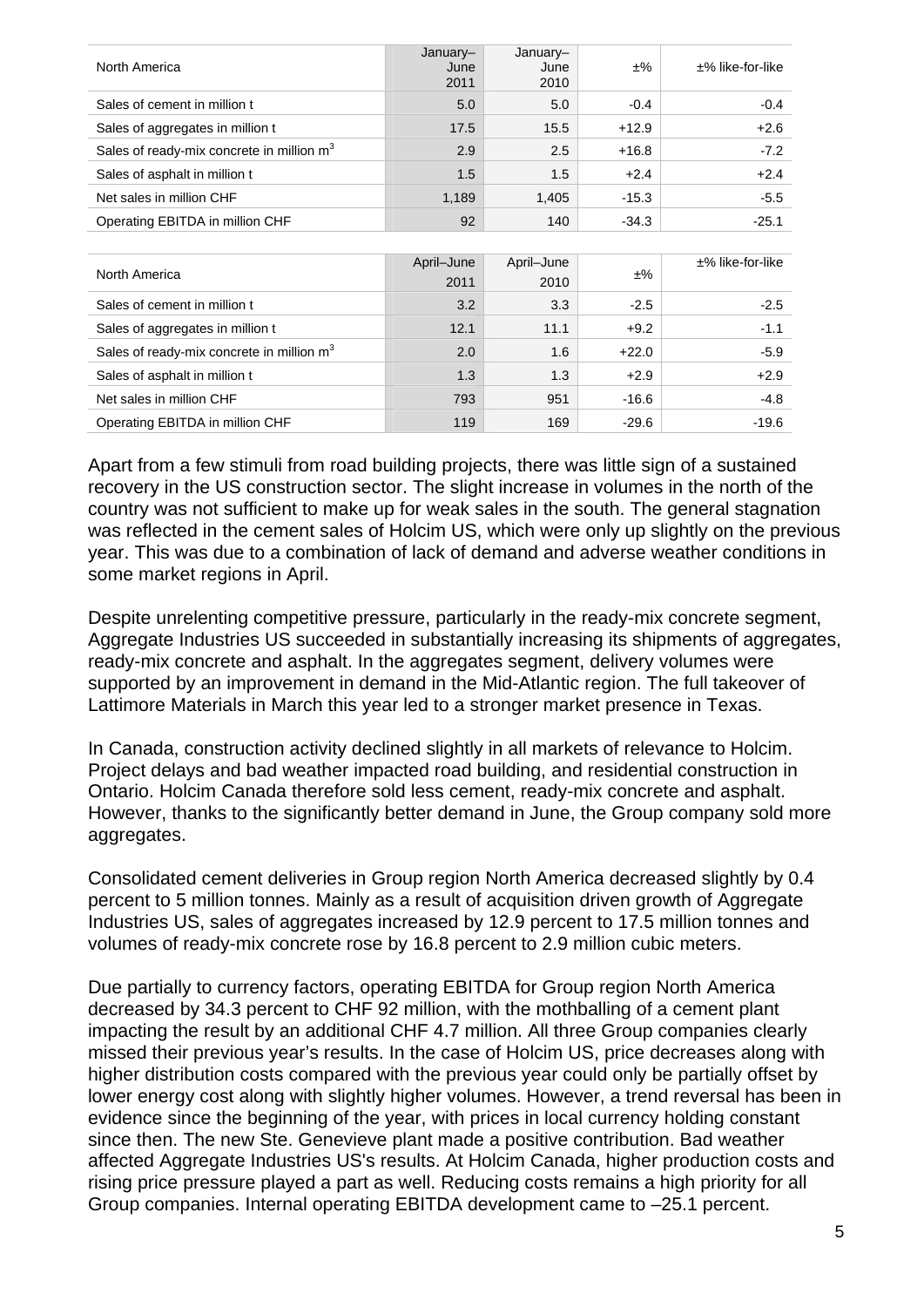## **Sustained economic growth in Latin America**

Latin America performed mostly positively, although the countries north of the Panama Canal continued to be influenced by the lackluster US economy. By contrast, the economies in the south enjoyed steady growth, with Brazil, Argentina, Chile and Colombia leading the way. This particularly benefited the construction sector. Holcim achieved higher sales volumes in virtually all markets and segments.

| Latin America                                         | January-<br>June<br>2011 | January-<br>June<br>2010 | $±\%$   | $±%$ like-for-like |
|-------------------------------------------------------|--------------------------|--------------------------|---------|--------------------|
| Sales of cement in million t                          | 11.7                     | 11.1                     | $+5.4$  | $+5.4$             |
| Sales of aggregates in million t                      | 7.0                      | 5.9                      | $+19.0$ | $+19.0$            |
| Sales of ready-mix concrete in million $m3$           | 5.3                      | 4.9                      | $+6.6$  | $+6.6$             |
| Net sales in million CHF                              | 1,644                    | 1,725                    | $-4.7$  | $+8.9$             |
| Operating EBITDA in million CHF                       | 438                      | 523                      | $-16.2$ | $-3.4$             |
|                                                       |                          |                          |         |                    |
| Latin America                                         | April-June<br>2011       | April-June<br>2010       | $±\%$   | $±%$ like-for-like |
| Sales of cement in million t                          | 6.1                      | 5.6                      | $+8.4$  | $+8.4$             |
| Sales of aggregates in million t                      | 3.6                      | 3.1                      | $+20.2$ | $+20.2$            |
| Sales of ready-mix concrete in million m <sup>3</sup> | 2.8                      | 2.5                      | $+7.5$  | $+7.5$             |
| Net sales in million CHF                              | 840                      | 903                      | -6.9    | $+11.5$            |
| Operating EBITDA in million CHF                       | 221                      | 275                      | $-19.6$ | $-2.5$             |

The Mexican economy recovered showing a slight improvement in domestic demand and an increase in industrial output. However, the willingness of the private sector to invest remained weak. Major public sector projects led to marked growth in aggregates volumes at Holcim Apasco. Volumes of cement and ready-mix concrete were also above the previous year's level.

El Salvador saw a significant increase in demand for building materials. The local Group company supplied greater volumes in all segments. In particular, there was an increase in sales of bulk cement for major construction projects. Holcim Costa Rica and Holcim Nicaragua felt the impact of fiercer competition and sold slightly less cement overall, although they did increase deliveries of aggregates and ready-mix concrete.

Holcim Colombia sold more cement due to the commissioning of a new cement mill. Deliveries of aggregates and ready-mix concrete also increased sharply. This was attributable to robust demand in the infrastructure sector as well as to residential and industrial construction activity. In Ecuador, Holcim also supplied more building materials across all segments. The increase was pronounced in the case of ready-mix concrete, supported by brisk road building and infrastructure construction activity.

The Brazilian construction sector continued to perform very well, and Holcim Brazil sold more cement. There was a slight decline in aggregates and ready-mix concrete, as heavy rainfall prevented some infrastructure projects from progressing on schedule.

In Chile, the competitive environment was difficult. However, Cemento Polpaico achieved a significant increase in volumes across its entire product range, most notably in the aggregates segment. The increase in construction activity in the center and south of the country had a positive impact on sales of ready-mix concrete, but prices in all segments continued to be under pressure. Minetti in Argentina was able to increase its shipments of cement slightly. There was a more substantial increase in deliveries of aggregates, but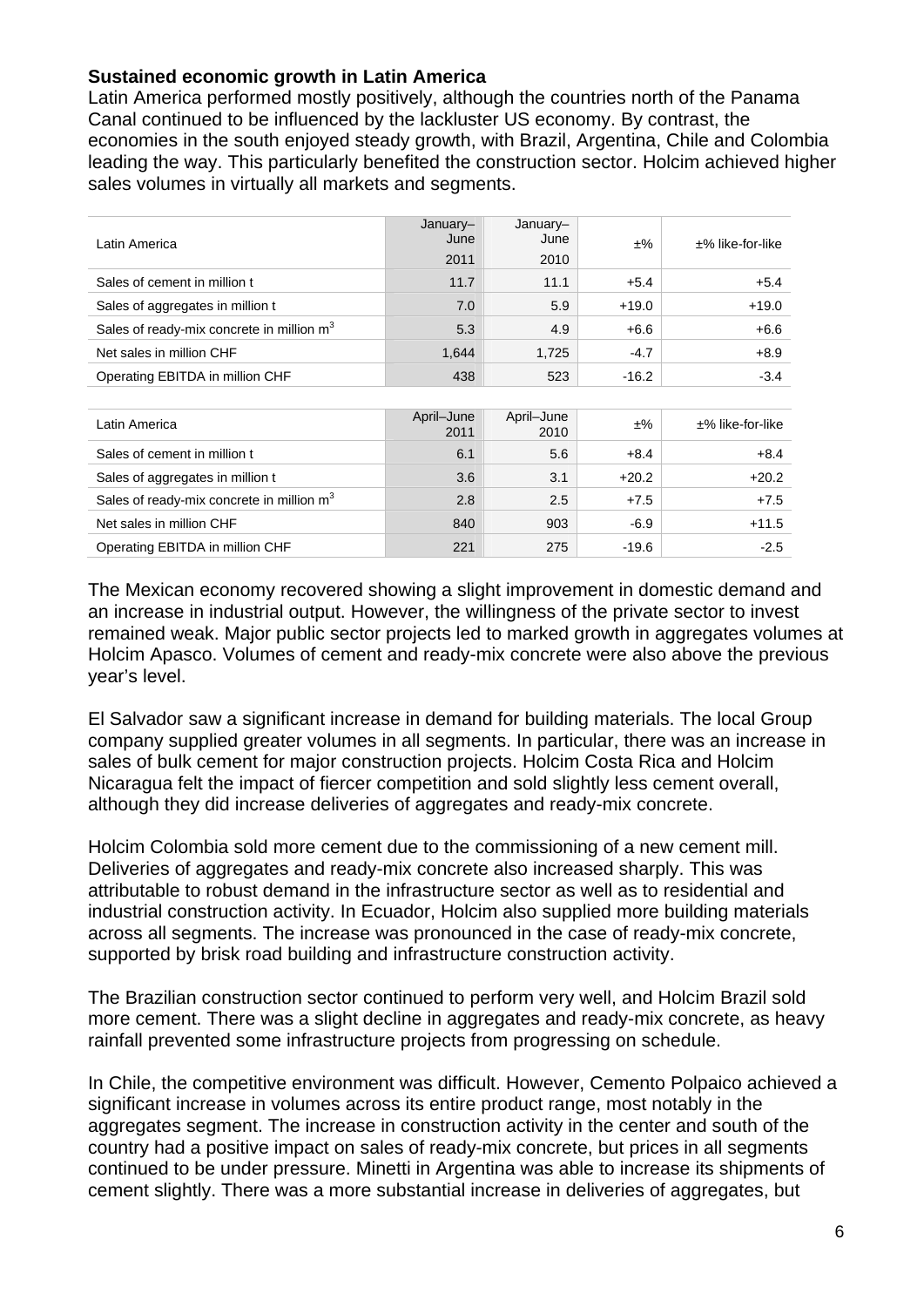sales volumes in the ready-mix concrete segment declined due to the termination of road infrastructure projects.

Overall, sales of cement in Group region Latin America increased by 5.4 percent to 11.7 million tonnes. Deliveries of aggregates rose by 19 percent to 7 million tonnes, and ready-mix concrete volumes grew by 6.6 percent to 5.3 million cubic meters.

Despite the volume growth, operating EBITDA of Group region Latin America decreased by 16.2 percent to CHF 438 million. This reflects higher production and distribution costs as well as heavy price increases on petcoke. A particularly important factor was the strong Swiss franc, which depressed Holcim performance in Mexico and Ecuador in particular. Holcim El Salvador posted a better result compared with the previous year, while Holcim Colombia and Minetti in Argentina almost matched the previous year's results, supported by a positive volume development and lower fixed costs, respectively. Factoring out currency effects, Holcim improved its results in Argentina, Colombia and Mexico. Internal operating EBITDA development came to –3.4 percent.

## **Positive demand in Africa Middle East**

In Morocco, economic conditions remained largely solid, although new competitors put pressure on the market share of the established cement manufacturers. In Lebanon, construction activity increased significantly from April onward, and in May, the local Group company reported record sales of cement. In the Indian Ocean region, construction activity accelerated in La Réunion in particular, while West Africa saw a decline owing to political factors.

| Africa Middle East                          | January-<br>June<br>2011 | January-<br>June<br>2010 | ±%      | $±%$ like-for-like |
|---------------------------------------------|--------------------------|--------------------------|---------|--------------------|
| Sales of cement in million t                | 4.4                      | 4.7                      | $-8.0$  | $-8.0$             |
| Sales of aggregates in million t            | 1.1                      | 1.3                      | $-12.2$ | $-12.2$            |
| Sales of ready-mix concrete in million $m3$ | 0.6                      | 0.5                      | $+10.3$ | $+10.3$            |
| Net sales in million CHF                    | 483                      | 596                      | $-19.0$ | $-5.5$             |
| Operating EBITDA in million CHF             | 168                      | 209                      | $-19.2$ | $-6.3$             |

| Africa Middle East                                    | April-June<br>2011 | April-June<br>2010 | $±\%$   | $±%$ like-for-like |
|-------------------------------------------------------|--------------------|--------------------|---------|--------------------|
| Sales of cement in million t                          | 2.4                | 2.6                | $-6.3$  | $-6.3$             |
| Sales of aggregates in million t                      | 0.7                | 0.8                | $-15.0$ | $-15.0$            |
| Sales of ready-mix concrete in million m <sup>3</sup> | 0.3                | 0.3                | $+3.0$  | $+3.0$             |
| Net sales in million CHF                              | 264                | 324                | $-18.4$ | $-3.5$             |
| Operating EBITDA in million CHF                       | 96                 | 118                | $-18.2$ | $-3.9$             |

In Morocco, the construction industry benefited from the development of the tourist sector and a number of infrastructure projects in the port, rail and road building sectors. In a tougher competitive environment, Holcim Morocco sold less cement and aggregates. However, ready-mix concrete volumes increased as the Group company benefited from the expansion of the Rabat–Casablanca motorway. In Lebanon, numerous residential construction projects had a positive impact on demand for cement; Holcim Lebanon's export activity remained insignificant. Despite delays to a number of projects in the Beirut area, deliveries of ready-mix concrete increased.

The Group companies based in the Indian Ocean region achieved higher deliveries of building materials. While the increase was moderate in the case of cement, shipments of aggregates and ready-mix concrete rose more sharply, supported by accelerated demand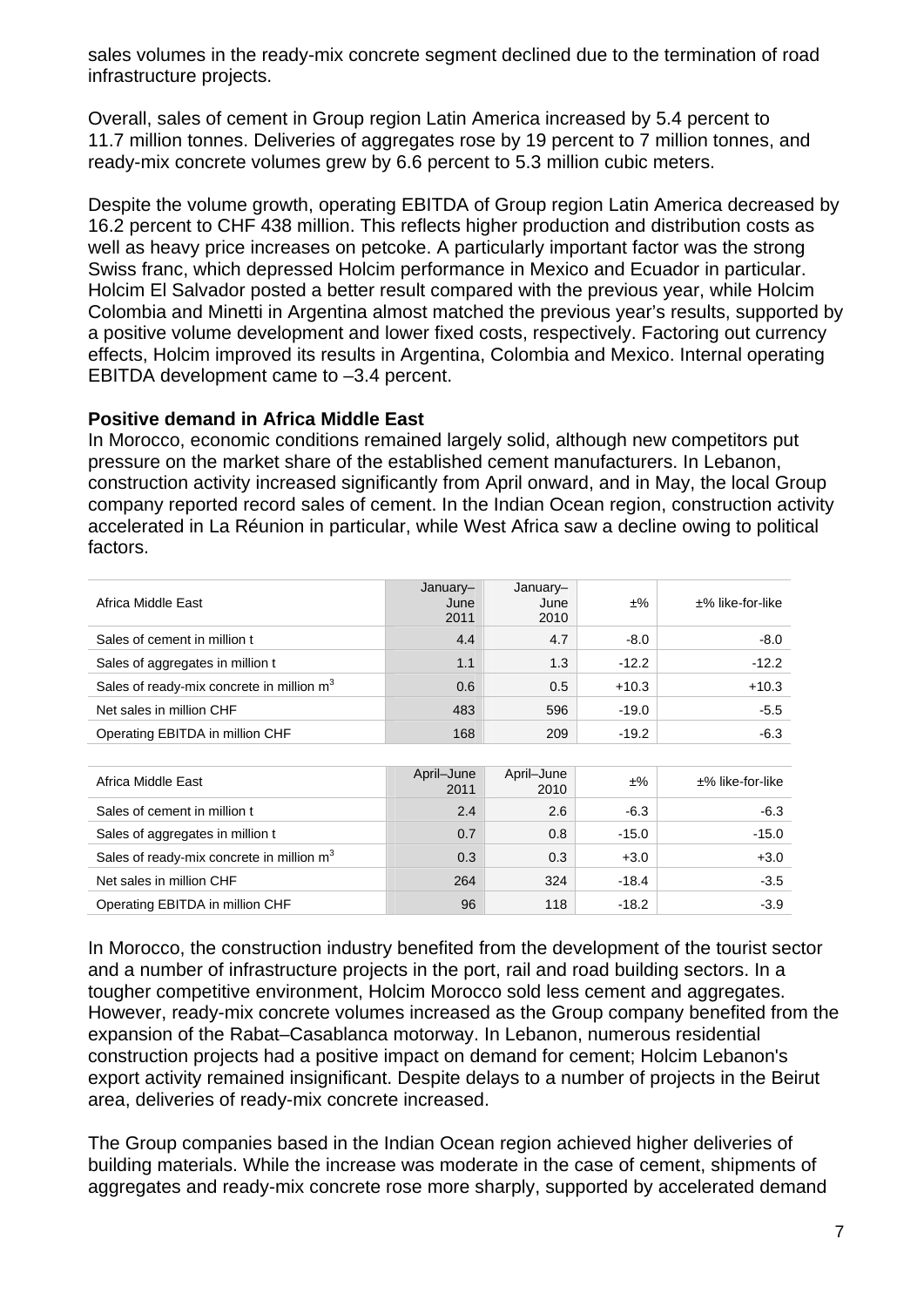in La Réunion. The operations managed by Holcim Trading in West Africa felt the impact of the political instability and sold less cement. In the Arabian Gulf, sales were stable.

Cement sales in Group region Africa Middle East decreased by 8 percent to 4.4 million tonnes. Sales of aggregates also fell by 12.2 percent to 1.1 million tonnes, while deliveries of ready-mix concrete rose by 10.3 percent to 0.6 million cubic meters.

Group region Africa Middle East's operating EBITDA decreased by 19.2 percent to CHF 168 million. One factor that had an appreciable impact was the declining performance of Holcim Morocco, which adversely affected the consolidated result of this region as a result of lower sales of cement and aggregates and the weaker local currency. Factoring out the unfavorable exchange rate development, Lebanon exceeded the previous year's performance. Internal operating EBITDA development came to –6.3 percent.

#### **Continued expansion in Group region Asia Pacific**

Nearly all Asian markets enjoyed healthy construction activity and brisk demand for cement. Sales in Oceania were temporarily depressed by the floods in Eastern Australia and the major earthquake in New Zealand.

| Asia Pacific                                          | January-<br>June<br>2011 | January-<br>June<br>2010 | $±\%$   | $\pm\%$ like-for-like |
|-------------------------------------------------------|--------------------------|--------------------------|---------|-----------------------|
| Sales of cement in million t                          | 38.1                     | 36.5                     | $+4.4$  | $+4.4$                |
| Sales of aggregates in million t                      | 14.4                     | 13.0                     | $+10.6$ | $+10.6$               |
| Sales of ready-mix concrete in million m <sup>3</sup> | 6.4                      | 6.2                      | $+4.2$  | $+4.2$                |
| Net sales in million CHF                              | 4,065                    | 4.195                    | $-3.1$  | $+9.7$                |
| Operating EBITDA in million CHF                       | 928                      | 1.072                    | $-13.4$ | $-1.1$                |

| Asia Pacific                                          | April-June<br>2011 | April-June<br>2010 | ±%      | $±%$ like-for-like |
|-------------------------------------------------------|--------------------|--------------------|---------|--------------------|
| Sales of cement in million t                          | 18.8               | 18.3               | $+2.5$  | $+2.5$             |
| Sales of aggregates in million t                      | 7.5                | 6.9                | $+9.4$  | $+9.4$             |
| Sales of ready-mix concrete in million m <sup>3</sup> | 3.3                | 3.3                | $+1.7$  | $+1.7$             |
| Net sales in million CHF                              | 2,029              | 2,191              | $-7.4$  | $+9.7$             |
| Operating EBITDA in million CHF                       | 457                | 565                | $-19.1$ | $-2.9$             |

In India, demand in residential construction and the infrastructure sector weakened slightly overall due to a combination of rising interest rates, high inflation, transportation problems and the shortage of qualified construction staff. However, the development was different from region to region. Demand for building materials remained strong in the north of India, but below expectations. Construction activity was more stable in the west and east of the country. By contrast, the market situation in Southern India was more difficult. Both Group companies sold more cement in the first half of the year, with ACC in particular benefiting from capacity expansion in this segment. Sales of ready-mix concrete practically remained at the previous year's level. In the second quarter, the Group increased its shareholdings in ACC and Ambuja Cements to more than 50 percent.

Holcim Lanka significantly increased its sales of cement amid rising competitive pressure. Holcim Bangladesh was also able to increase its shipments of cement despite the early onset of the monsoon and countrywide work stoppages lasting several days in May.

In Thailand, demand for building materials increased slightly, and Siam City Cement sold more cement within the country, but exported less. Volumes of aggregates and ready-mix concrete increased appreciably. Holcim also delivered more cement in Vietnam and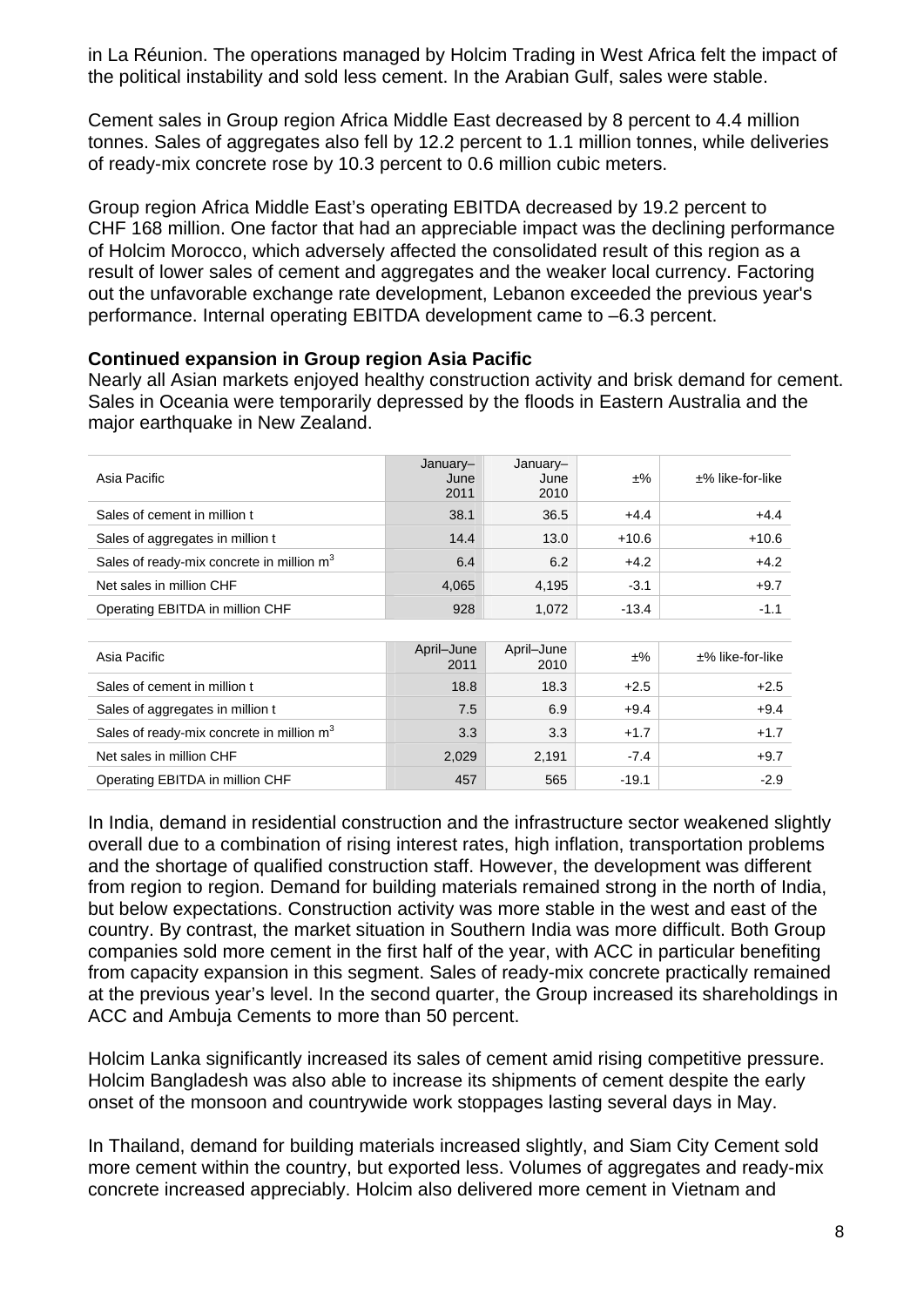Malaysia. Holcim Malaysia was able to substantially increase its ready-mix concrete volumes. In Singapore, sales of ready-mix concrete slightly decreased.

The construction sector in Indonesia experienced a boom thanks to an economic policy geared to growth and relatively low interest rates; residential construction activity benefited from this particularly. Holcim Indonesia's delivery volumes increased significantly in all three segments, but particularly in the aggregates and ready-mix concrete segments. Construction work on the new cement plant in Tuban in East Java has started according to schedule.

In the Philippines, private residential construction activity remained solid. However, the government delayed awarding several cement-intensive infrastructure projects, which led to a decline in the Group company's deliveries amid intensified competition. Sales of aggregates and ready-mix concrete increased.

The Australian economy was supported by the mining sector, which benefited from brisk demand for raw materials from the Asian emerging markets in particular. Cement Australia sold slightly less cement because of the floods at the beginning of the year, while Holcim Australia sold more aggregates thanks to buoyant demand on the East Coast. The readymix concrete segment nearly maintained the previous year's level. Holcim New Zealand sold less building materials in all segments, as the earthquake temporarily had a negative impact.

In the first half of the year, consolidated cement deliveries in Group region Asia Pacific increased by 4.4 percent to 38.1 million tonnes. In particular, volumes strongly increased in India and Indonesia. Aggregates saw an increase of 10.6 percent to 14.4 million tonnes. The main contributions toward this positive performance came from Australia, Indonesia and Thailand. Shipments of ready-mix concrete rose by 4.2 percent to 6.4 million cubic meters.

The operating EBITDA of Group region Asia Pacific decreased by 13.4 percent to CHF 928 million. In particular, the Group companies in Thailand, Indonesia and Singapore improved their results, as did Holcim Australia. The results of the Group companies in Vietnam, Indonesia and India were mainly affected by the strong Swiss franc. Holcim's performance in the Philippines, Sri Lanka, Bangladesh and New Zealand declined. Increasing costs of raw materials, energy and transport also had a negative impact on operating EBITDA. Internal operating EBITDA development came to –1.1 percent.

\* \* \* \* \* \* \*

This media release is also available in German. \* \* \* \* \* \* \*

Additional information such as the Half-Year Report is available at www.holcim.com/results

Holcim is one of the world's leading suppliers of cement and aggregates (crushed stone, gravel and sand) as well as further activities such as ready-mix concrete and asphalt including services. The Group holds majority and minority interests in around 70 countries on all continents. \* \* \* \* \* \* \*

Corporate Communications: Phone +41 58 858 87 10 Investor Relations: Phone +41 58 858 87 87 \* \* \* \* \* \* \*